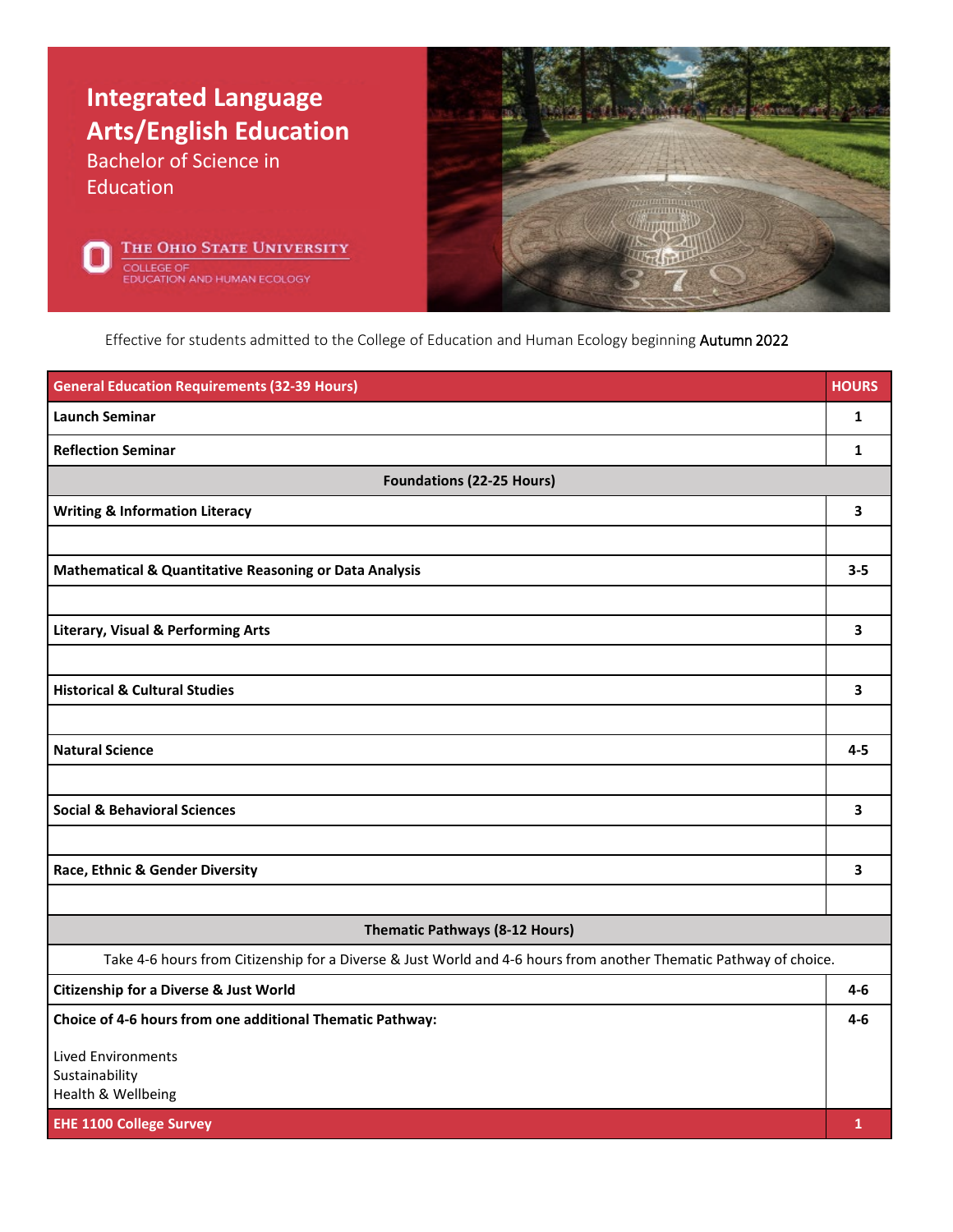## **Integrated Language Arts/English Education Page 2**

| <b>Pre-Major Requirements (10 Hours)</b>                                                                                   | <b>HOURS</b> |
|----------------------------------------------------------------------------------------------------------------------------|--------------|
| EDUCST 2189S First Education Experience Program (FEEP)                                                                     | 3            |
| ESPHE 3206 School & Society (can overlap with GE Race, Ethnic, & Gender Diversity)                                         | 3            |
| EDUTL 2189 Field Experience                                                                                                | 1            |
| ENGLISH 3398 Methods for the Study of Literature                                                                           | 3            |
| <b>Content Requirements (39 Hours)</b>                                                                                     | <b>HOURS</b> |
| Must maintain a minimum 2.75 GPA in Content Requirements                                                                   |              |
| ENGLISH 3271 Structure of the English Language (can overlap with GE Historical & Cultural Studies)                         | 3            |
| ENGLISH 2269 Digital Media Composing (can overlap with Literary, Visual, & Performing Arts)                                | 3            |
| EDUTL 2367 Education, Society & Writing, or ENGLISH 2367.xx (either can overlap with GE Writing & Info. Literacy)          | 3            |
| ENGLISH 4572 Traditional Grammar & Usage                                                                                   | 3            |
| <b>EDUTL 3356 Literature for Adolescents</b>                                                                               | 3            |
| EDUTL 3368 Black Voices Matter: Resisting Anti-Blackness via Black Youth Literature & Media                                | 3            |
| American Literature: Choose one course (listed on Page 3)                                                                  | 3            |
| British Literature: Choose one course (listed on Page 3)                                                                   | 3            |
| Non-Western World Literature: Choose one course (listed on Page 3)                                                         | 3            |
| U.S. Minority Literature: Choose one course (listed on Page 3)                                                             | 3            |
| Women's Literature: Choose one course (listed on Page 3)                                                                   | 3            |
| Film Studies: Choose one course (listed on Page 3)                                                                         | 3            |
| Shakespeare Literature: Choose one course (listed on Page 3)                                                               | 3            |
| <b>Major Requirements (41 Hours)</b>                                                                                       | <b>HOURS</b> |
| <b>ESEPSY 2309 Psychological Perspectives on Education</b>                                                                 | 3            |
| EDUTL 5501 Inclusion                                                                                                       | 3            |
| ESEPSY 5401 Adolescent Learning & Development in School Contexts, or<br>HDFS 2420 Adolescence & Emerging Adult Development | 3            |
| EDUTL 5442 Teaching & Reading Across the Curriculum                                                                        | 3            |
| EDUTL 5005 Equity & Diversity (can overlap with GE Citizenship for a Diverse & Just World)                                 | 3            |
| EDUTL 5341 Teaching Journalism & New Media                                                                                 | 3            |
| EDUTL 5345 Teacher Inquiry & Methods: Writing                                                                              | 3            |
| EDUTL 5346 Teacher Inquiry & Methods: Literature                                                                           | 3            |
| EDUTL 3189.03 Field Experience: English Language Education                                                                 | 1            |
| EDUTL 4189.03 Advanced Field Experience: English Language Arts Education                                                   | 2            |
| EDUTL 5195.03 Reflective Seminar: Integrated Language Arts                                                                 | $1+1+2$      |
| EDUTL 5191.03 Supervised Student Teaching Internship: English Language Education                                           | 10           |
| Successful completion of the Ohio Assessment for Educators examinations is required prior to student teaching.             |              |

Cumulative GPA of 2.75 and 2.75 content GPA required at time of graduation in order to be recommended for state of Ohio teacher licensure.